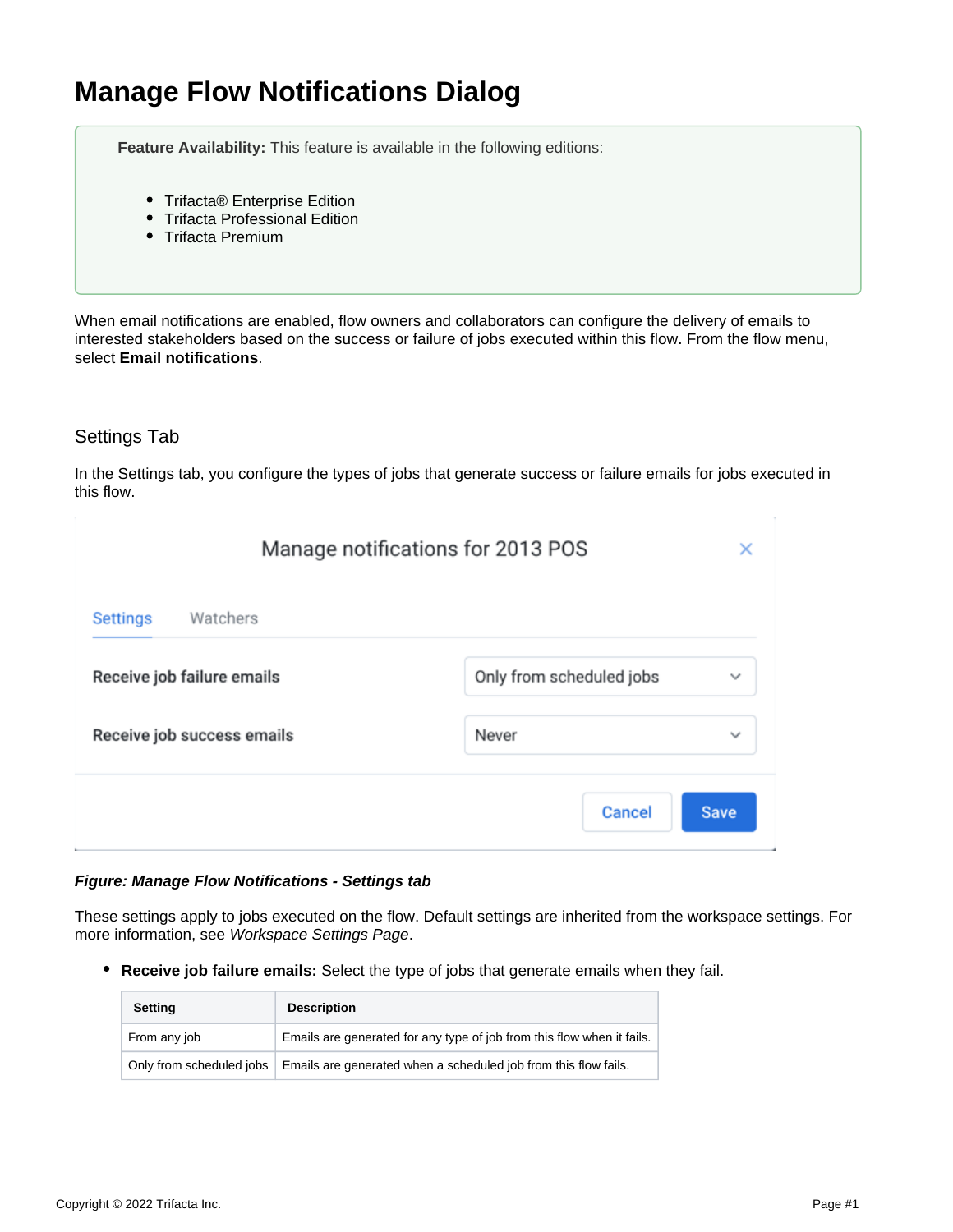| Tip: Jobs executed via API are manual jobs.<br>Emails are never generated when jobs from this flow fail.<br>Never | Only from manual jobs | Emails are generated when a manual job from this flow fails. |
|-------------------------------------------------------------------------------------------------------------------|-----------------------|--------------------------------------------------------------|
|                                                                                                                   |                       |                                                              |
|                                                                                                                   |                       |                                                              |

**Receive job success emails:** Select the type of jobs that generate emails when they succeed. See above for options.

# Watchers Tab

In the Watchers tab, you can add or remove email addresses for interested stakeholders to receive email notifications.

| Tip: Any flow collaborator can add or remove watchers from this list.           |          |                                                                                                   |          |  |  |
|---------------------------------------------------------------------------------|----------|---------------------------------------------------------------------------------------------------|----------|--|--|
|                                                                                 |          | Manage notifications for 2013 POS                                                                 | $\times$ |  |  |
| Watchers<br>Settings                                                            |          |                                                                                                   |          |  |  |
| Watchers are the people receiving email notifications about this flow activity. |          |                                                                                                   |          |  |  |
| Flow collaborators                                                              | Watching | <b>Others</b>                                                                                     |          |  |  |
| Administrator (<br>$\mathsf{I}$                                                 | ☑        | Non-collaborators receive notifications but are not able to<br>access the flow or see job details |          |  |  |
|                                                                                 |          | Add<br>Enter a new email                                                                          |          |  |  |
|                                                                                 |          | joe@example.com                                                                                   |          |  |  |
|                                                                                 |          |                                                                                                   |          |  |  |
|                                                                                 |          | <b>Cancel</b><br><b>Save</b>                                                                      |          |  |  |

#### **Figure: Manage Flow Notifications - Settings tab**

#### **Flow collaborators:**

By default, the flow owner and all collaborators receive any email notifications for any job executed for this flow.

Click the checkbox next to the name and email address to toggle whether that collaborator receives flow email notifications.

### **Others:**

For non-collaborators, you can insert email addresses to receive email messages for jobs from the flow. Enter a valid email address and click **Add**.

To remove a non-collaborator, click the Trash icon next to the address.

**Tip:** Email recipients can remove themselves from receiving notifications on flow jobs using a link at the bottom of the email.